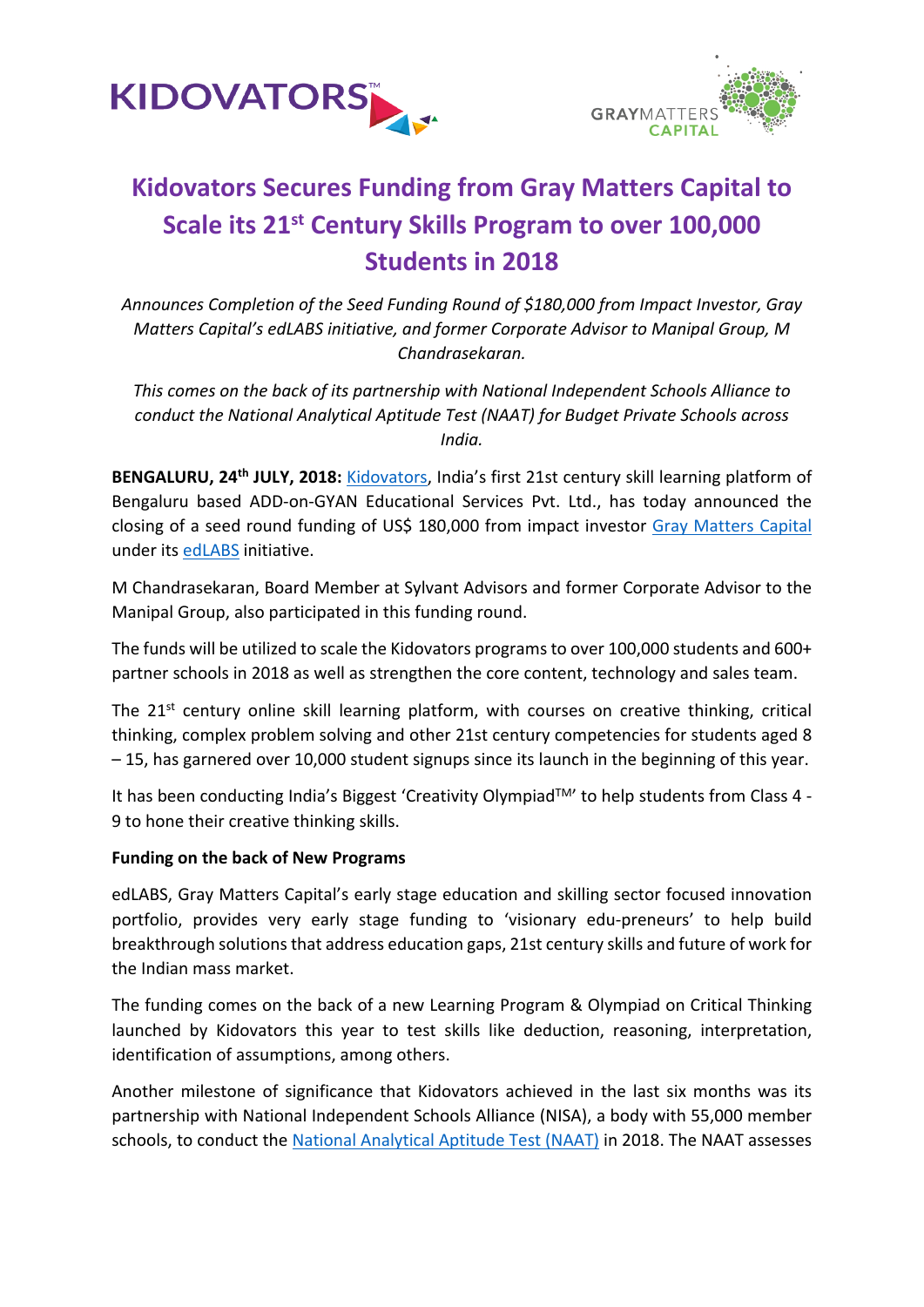# **KIDOVATORS**



[learning outcomes amongst students of clas](https://kidovators.com/)s 3 to 11 from budget private schools on the most critical 21<sup>st</sup> century skills i.e. creative and critical thinking.

Commenting on the fundraise, **Priyadeep Sinha, Founder & CEO - Kidovators** said, "We have been constantly working to empower school going students with skills that would prepare them for a thriving future that will be dominated by automation and artificial intelligence. With our flagship programs on creative and critical thinking, we have pioneered 21st century competencies education for K-12 students. Our constant effort is to provide the most relevant education to them.". I am grateful to Gray Matters Capital and Mr. Chandrasekaran for putting their faith in us and we are constantly working towards adding more challenges, courses and spotlight programs around 21st century competencies education along with ensuring to create a level playing field by providing the highest quality of education to budget private schools as well along with marquee schools in India and abroad."

**Ragini Bajaj Chaudhary, India CEO - Gray Matters Capital** underscored the importance of learning and teaching 21<sup>st</sup> century skills by saying, "The workplace of today needs a workforce equipped with skills to collaborate, articulate ideas, analyze and decipher insights from a sea of information and solve problems through creative thinking and critical reasoning. The big challenge in front of us is knowing how to support and teach these skills to students in schools. Kidovators is one of those innovative enterprises in the India's education sector which we foresee will create a huge impact in building the human capital India needs for the future by successfully overcoming this challenge head-on."

Highlighting the investment rationale, **Smita Sircar, Innovations Director – edLABS and Ecosystem, Gray Matters Capital**, said "Kidovators has a unique product offering, it is offcurriculum but in school, and harnesses the power of competition towards making students 21 Century ready. Further, the organization has made inroads into the budget private school (BPS) space with the NISA partnership as well as launched the new programs and Olympiad on Critical Thinking. The company further has ambition to build a platform to help students to learn at their own time, space and abilities; inculcating the habits needed for life-long learning. edLABS had made a smaller investment earlier in the company and based on the entrepreneurs understanding and passion for the space as well as his ability to execute we increased the investment amount for this round. Kidovators finds resonance with the edLABS ethos and our investment is a validation of the potential scale as well as impact that it can create in our education system."

Talking about the investment, **M Chandrasekaran** said, "Priyadeep and team Kidovators have been creating pathbreaking programs on 21st century skills such as creativity and critical thinking that is aimed at helping school children face a future that is both exciting and challenging. Having seen and advised the team right from the beginning, my faith in their ability to create new programs, create new partnerships with schools and overall execution ability has gone from strength to strength. Team Kidovators has clearly created a niche for themselves in the 21st Century education space and the current investment is my vote of confidence in their passionate attempts to make a difference."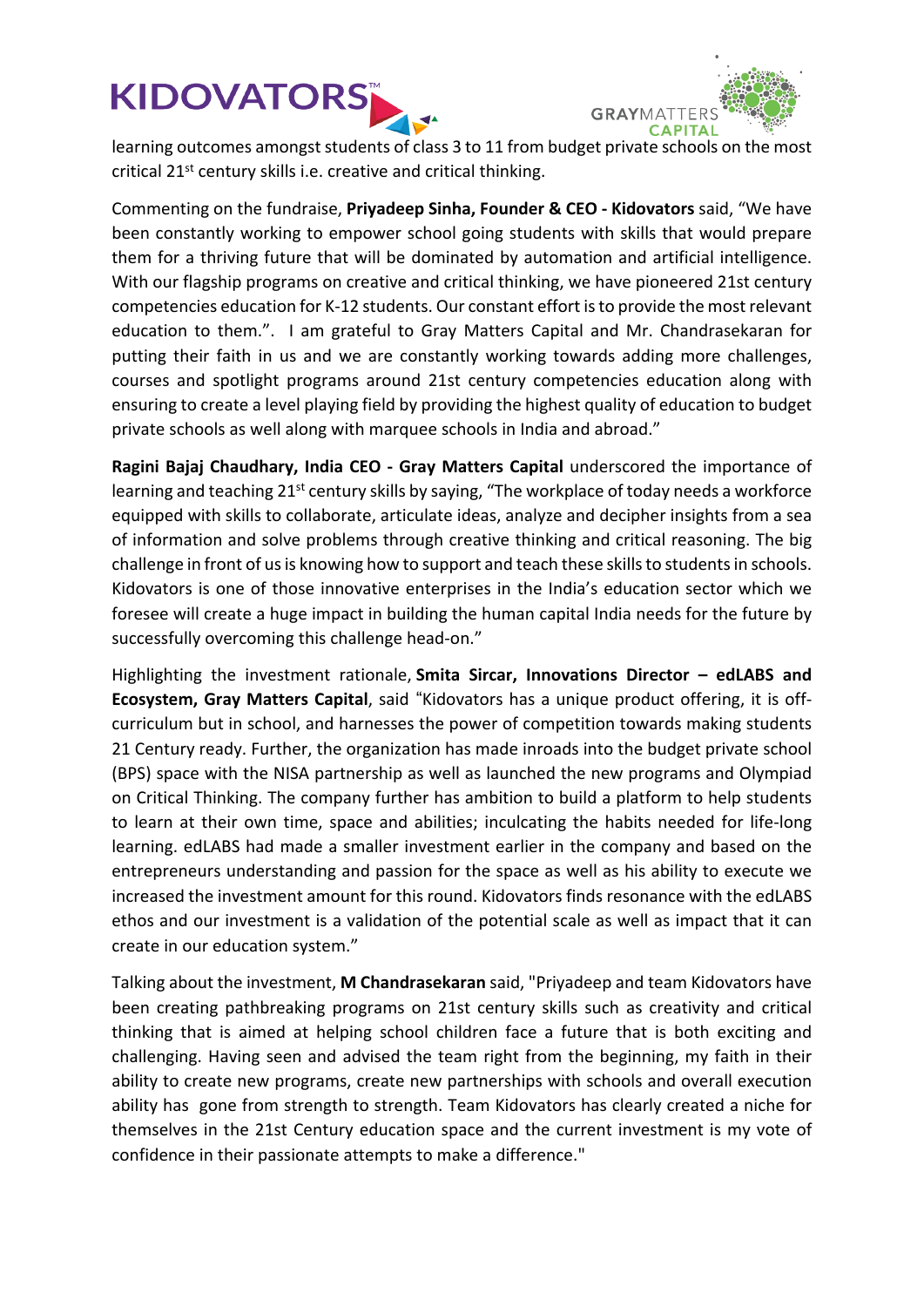



Founded in 2011, Kidovators had earlier raised angel funding from Luis Miranda, Former Chairman, IDFC PE and M Chandrasekaran in 2015.

### **Notes to the Editor**

#### **About Kidovators**

Kidovators is the world's first 21st Century Skills platform for school students. Through dedicated programs for 21st century skills such as creativity, innovation and critical thinking including annual courses, spotlight challenges, learning feed and more, Kidovators is working towards empowering over 1,000,000 school students with 21st century skills by 2025.

Kidovators also conducts the world's first Olympiads on creativity and critical thinking as well as works closely with schools to empower educators & parents with the knowledge of 21st century skills. With the world moving towards automation at an accelerated speed aided by advances in artificial intelligence, Kidovators is ensuring that school students are skilled for their future, not our past.

To know more, visit: <https://kidovators.com/>

#### **About Gray Matters Capital**

Gray Matters Capital (GMC) is an Atlanta based impact investor with a gender lens that is on a mission to *support "An education leading to a more purposeful life for 100 million women by 2036."* In India, it is focused on making investments in for-profit enterprises providing access to affordable quality education and employability leading to a future job ready workforce with 21st century skills.

The four pillars of its investment strategy in India include: Direct investments via education sector focused funds and co-investments; funding early stage education enterprises to pilot breakthrough innovations and help established education enterprises in business line innovation with its edLABS initiative; collaborating with stakeholders of India's Budget Private Schools (BPS) for improving school quality and creating access-to-market opportunities through its Ecosystem Development initiative; besides helping education and skilling enterprises with mobile based solutions to achieve scale through improved user engagement with its six month zero equity accelerator program – GMC Calibrator, all with an eye on bridging gender gaps in education and at the workplace.

Gray Matters Capital is the anchor investor in CBA Capital's \$ 20 million education sector focused fund – Education Catalyst Fund which has invested in edtech start-ups such as Buddy4Study, Simulanis and Kopykitab.

To know more about Gray Matters Capital and its journey of creating impact across the globe, visit: <http://graymatterscap.com/>